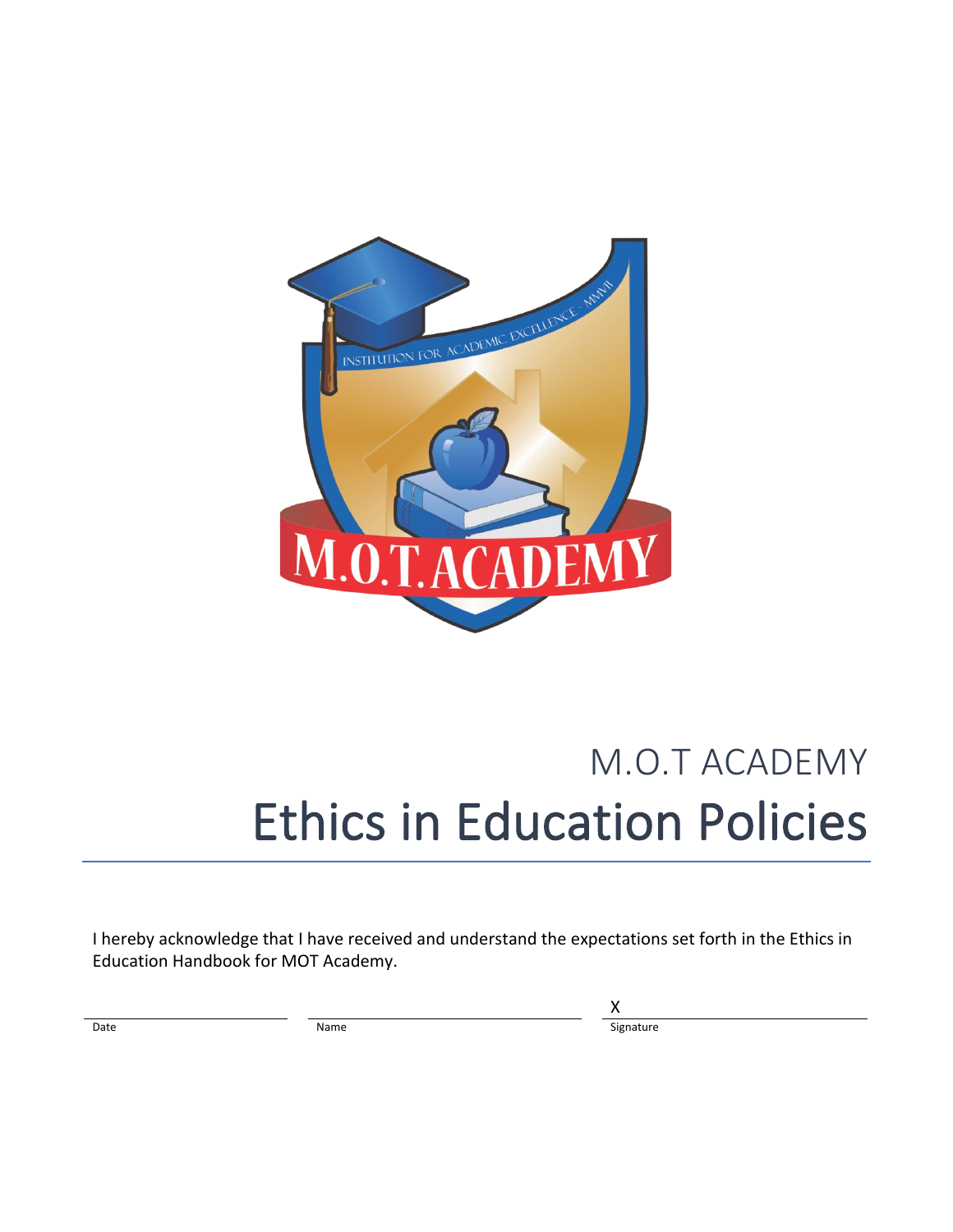# M.O.T. ACADEMY ETHIC IN EDUCATION POLICIES

- 1. MOT will disqualify from employment any personnel or school administrator who is convicted of an act listed under Section 1012.315, of Florida Statutes.
- 2. MOT will conduct an employment history check before employing instructional personnel or school administrators in any position that requires direct contact with students.
- 3. MOT will screen new instructional personnel or school administrators using the two employee screening tools developed by the Department of Education. New instructional personnel or school administrators are those individuals employed after the law became effective on July 1, 2008. (Professional Practices Database / BECS-PASS)

# **POLICIES**

- 1. The educator values the worth and dignity of every person, the pursuit of truth, devotion to excellence, acquisition of knowledge, and the nurture of democratic citizenship. Essential to the achievement of these standards are the freedom to learn and to teach and the guarantee of equal opportunity for all.
- 2. The educator's primary professional concern will always be for the student and for the development of the student's potential. The educator will therefore strive for professional growth and will seek to exercise the best professional judgment and integrity.
- 3. Aware of the importance of maintaining the respect and confidence of one's colleagues, of students, of parents, and of other members of the community, the educator strives to achieve and sustain the highest degree of ethical conduct.

# 6B-1.006: PRINCIPLES OF PROFESSIONAL CONDUCT FOR THE EDUCATION PROFESSION IN FLORIDA.

- 1) The following disciplinary rule shall constitute the Principles of Professional Conduct of the Education Profession in Florida.
- 2) Violation of any of these principles shall subject the individual to revocation or suspension of the individual educator's certificate, or the other penalties as provided by law.
- 3) Our school values the worth and dignity of every person, the pursuit of truth, devotion to excellence, acquisition of knowledge, and the nurture of democratic citizenship. Essential to the

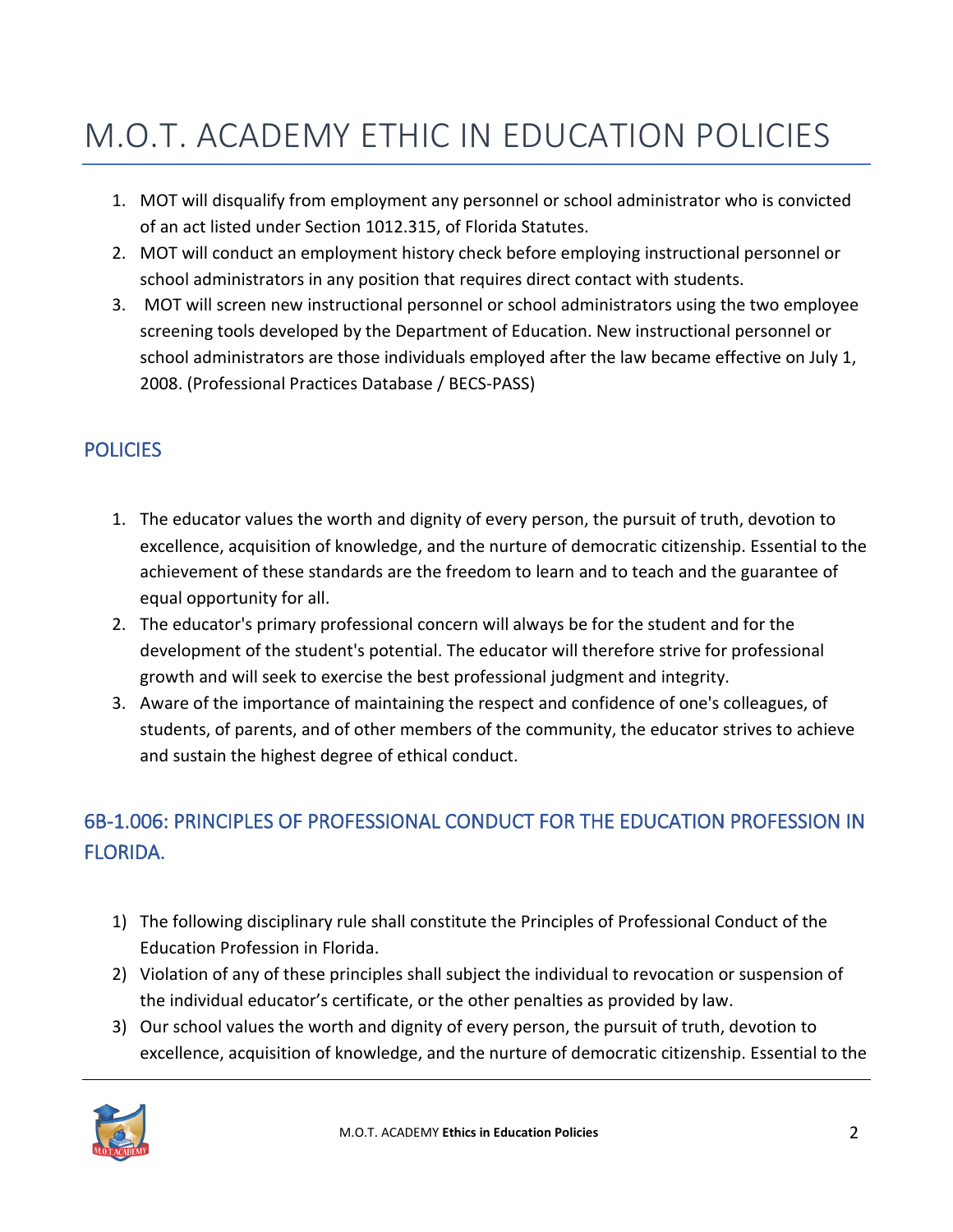achievement of these standards are the freedom to learn and to teach and the guarantee of equal opportunity for all.

4) Our primary concern is the student and the development of the student's potential. Employees will therefore strive for professional growth and will seek to exercise the best professional judgment and integrity.

#### **5) Obligation to the student requires that the individual**

- a. Shall make reasonable effort to protect the student from conditions harmful to learning and/or to the student's mental and/or physical health and/or safety.
- b. Shall not unreasonably restrain a student from independent action in pursuit of learning.
- c. Shall not unreasonably deny a student access to diverse points of view.
- d. Shall not intentionally suppress or distort subject matter relevant to a student's academic program.
- e. Shall not intentionally expose a student to unnecessary embarrassment or disparagement.
- f. Shall not intentionally violate or deny a student's legal rights.
- g. Shall not harass or discriminate against any student on the basis of race, color, religion, sex, age, national or ethnic origin, political beliefs, marital status, handicapping condition, sexual orientation, or social and family background and shall make reasonable effort to assure that each student is protected from harassment or discrimination.
- h. Shall not exploit a relationship with a student for personal gain or advantage.
- i. Shall keep in confidence personally identifiable information obtained in the course of professional service, unless disclosure serves professional purposes or is required by law.

#### **6) Obligation to the public requires that the individual**

- a. Shall take reasonable precautions to distinguish between personal views and those of any educational institution or organization with which the individual is affiliated.
- b. Shall not intentionally distort or misrepresent facts concerning an educational matter in direct or indirect public expression.
- c. Shall not use institutional privileges for personal gain or advantage.
- d. Shall accept no gratuity, gift, or favor that might influence professional judgment.
- e. Shall offer no gratuity, gift, or favor to obtain special advantages.

### **7) Aware of the importance of maintaining the respect and confidence of colleagues, of students, of parents, and of the community, employees of our school must display the**

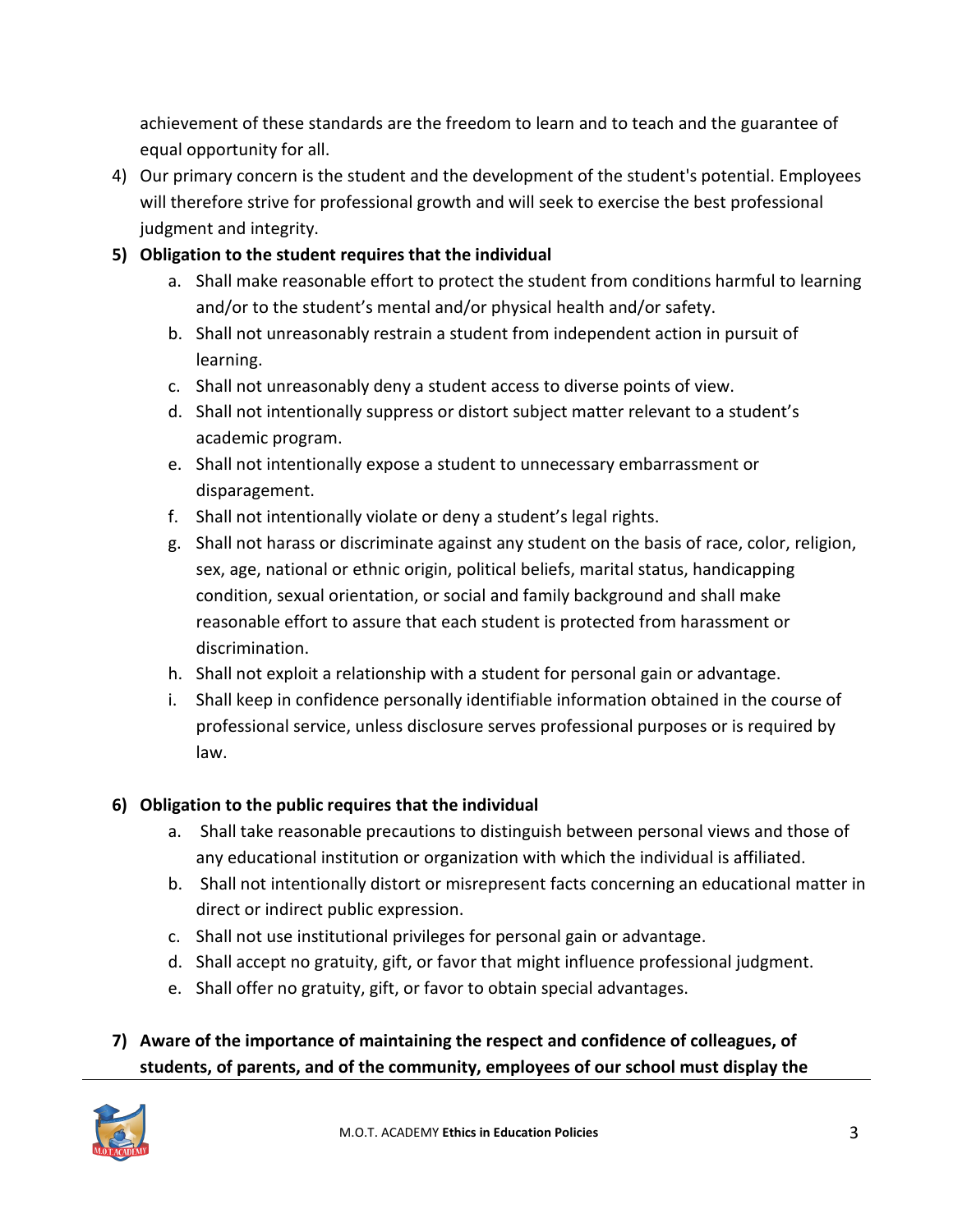#### **highest degree of ethical conduct. Obligation to the profession of education requires that the individual**

- a. Shall maintain honesty in all professional dealings.
- b. Shall not on the basis of race, color, religion, sex, age, national or ethnic origin, political beliefs, marital status, handicapping condition if otherwise qualified, or social and family background deny to a colleague professional benefits or advantages or participation in any professional organization.
- c. Shall not interfere with a colleague's exercise of political or civil rights and responsibilities.
- d. Shall not engage in harassment or discriminatory conduct with unreasonably interferes with an individual's performance of professional or work responsibilities or with the orderly processes of education or which creates a hostile, intimidating, abusive, offensive, or oppressive environment; and further, shall make reasonable effort to assure that each individual is protected from such harassment or discrimination.
- e. Shall not make malicious or intentionally false statements about a colleague.
- f. Shall not use coercive means or promise special treatment to influence professional judgment of colleagues.
- g. Shall not misrepresent one's own professional qualifications.
- h. Shall not submit fraudulent information on any document in connection with professional activities.
- i. Shall not make any fraudulent statement or fail to disclose a material fact in one's own or another's application for a professional position.
- j. Shall not withhold information regarding a position from an applicant or misrepresent an assignment or conditions of employment.
- k. Shall provide upon the request of the certificated individual, a written statement of specific reason for recommendations that lead to the denial of increments, significant changes in employment, or termination of employment.
- l. Shall not assist entry into or continuance in the profession of any person known to be unqualified in accordance with these Principles of Professional Conduct of the educational Profession in Florida and other applicable Florida statutes and State Board of Education rules.
- m. Shall self-report within 48 hours to appropriate authorities (as determined by district) any arrests/charges involving the abuse of a child or the sale and/or possession of a controlled substance. Such notice shall not be considered an admission of guilt nor shall such notice be admissible for any purpose in any proceeding, civil or criminal, administrative or judicial, investigatory or adjudicatory. In addition, shall self-report any conviction, finding of guilt, withholding of adjudication, commitment to a pretrial

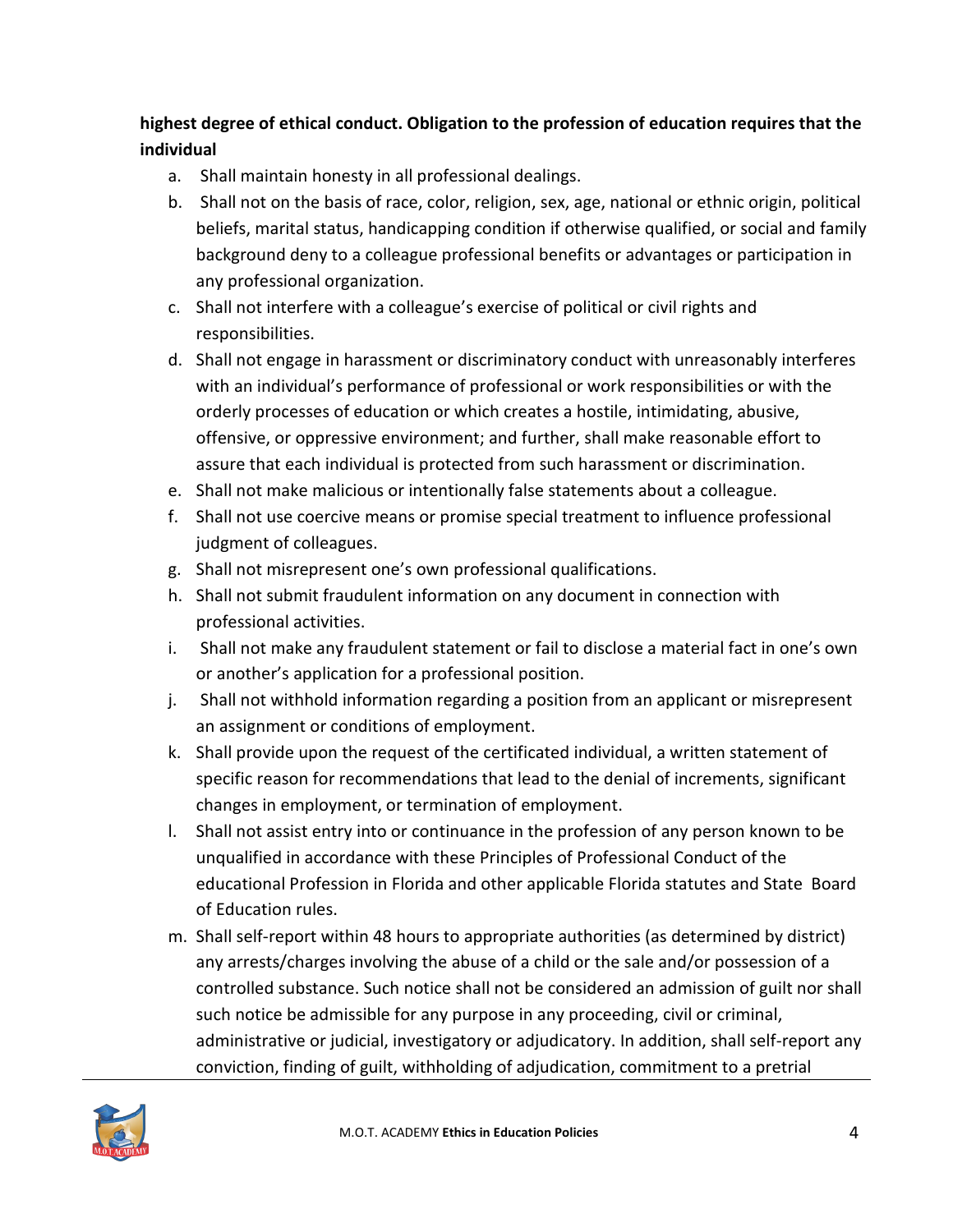diversion program, or entering of a plea of guilty or Nolo Contendere for any criminal offense other than a minor traffic violation within 48 hours after the final judgment. When handling sealed and expunged records disclosed under this rule, school districts shall comply with the confidentiality provisions of Sections 943.0585(4)(c) and 943.059(4)(c), Florida Statutes.

- n. Shall report to appropriate authorities any known allegation of a violation of the Florida School Code or State Board of Education Rules as defined in Section 231.28(1), Florida Statutes.
- o. Shall seek no reprisal against any individual who has reported any allegation of a violation of the Florida School Code or State Board of Education Rules as defined in Section 231.28(1), Florida Statutes.
- p. Shall comply with the conditions of an order of the Education Practices Commission imposing probation, imposing a fine, or restricting the authorized scope of practice.
- q. Shall, as the supervising administrator, cooperate with the Education Practices Commission in monitoring the probation of a subordinate

# TRAINING REQUIREMENT

All instructional personnel and administrators are required as a condition of employment to complete training on these standards of ethical conduct.

### *The Employee has a duty to report any and all alleged employee or administrator misconduct that affects the health, safety, or welfare of a student.*

The employee liability protections are provided under ss.39.203 and 768.095 F.S. and are listed below.

#### **39.203 Immunity from liability in cases of child abuse, abandonment, or neglect.--**

(1)(a) Any person, official, or institution participating in good faith in any act authorized or required by this chapter, or reporting in good faith any instance of child abuse, abandonment, or neglect to the department or any law enforcement agency, shall be immune from any civil or criminal liability which might otherwise result by reason of such action.

(b) Except as provided in this chapter, nothing contained in this section shall be deemed to grant immunity, civil or criminal, to any person suspected of having abused, abandoned, or neglected a child, or committed any illegal act upon or against a child.

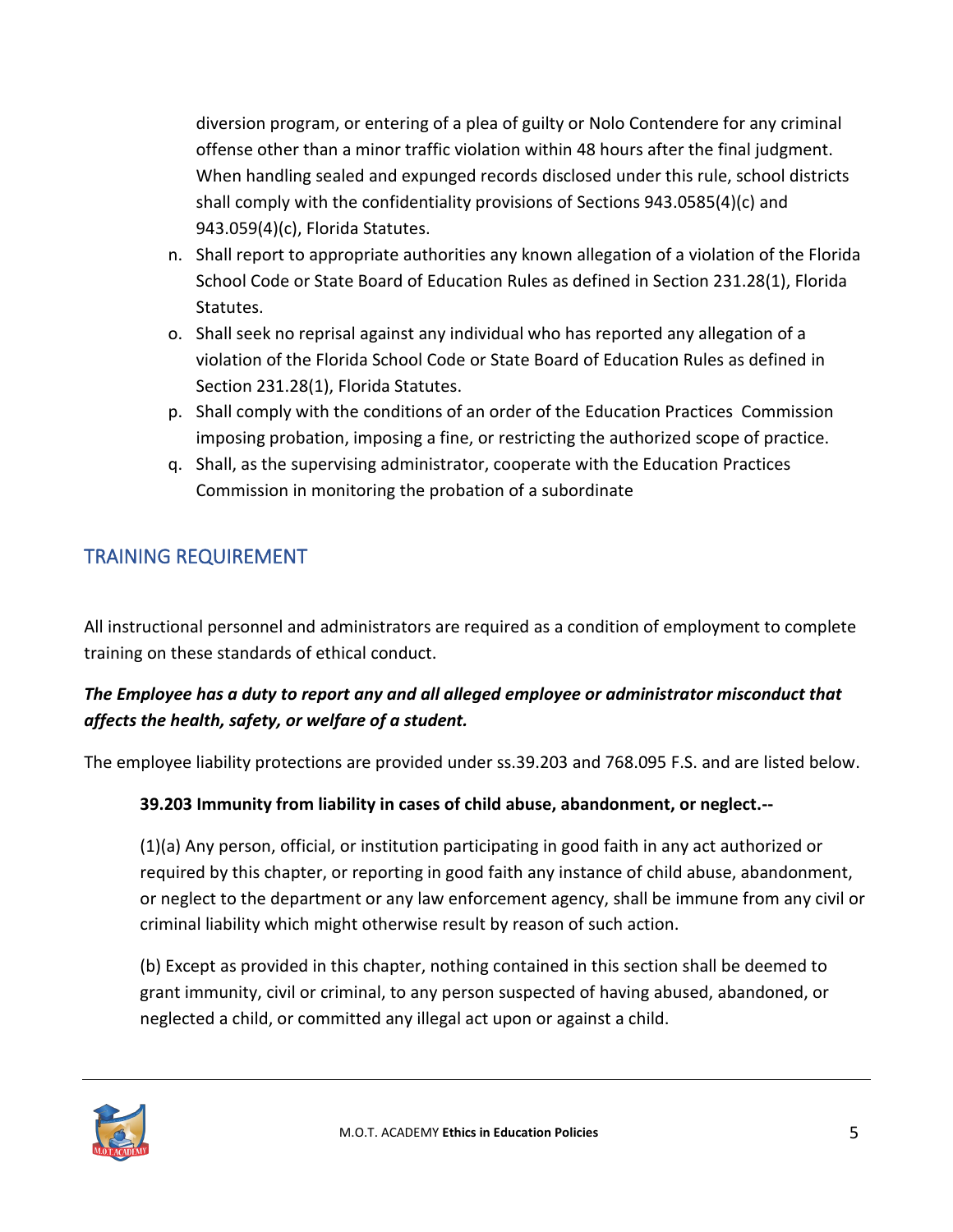(2)(a) No resident or employee of a facility serving children may be subjected to reprisal or discharge because of his or her actions in reporting abuse, abandonment, or neglect pursuant to the requirements of this section.

(b) Any person making a report under this section shall have a civil cause of action for appropriate compensatory and punitive damages against any person who causes detrimental changes in the employment status of such reporting party by reason of his or her making such report. Any detrimental change made in the residency or employment status of such person, including, but not limited to, discharge, termination, demotion, transfer, or reduction in pay or benefits or work privileges, or negative evaluations within a prescribed period of time shall establish a rebuttable presumption that such action was retaliatory.

# **768.095 Employer immunity from liability; disclosure of information regarding former or current employees.—**

An employer who discloses information about a former or current employee to a prospective employer of the former or current employee upon request of the prospective employer or of the former or current employee is immune from civil liability for such disclosure or its consequences unless it is shown by clear and convincing evidence that the information disclosed by the former or current employer was knowingly false or violated any civil right of the former or current employee protected under chapter 760.

*MOT prohibits confidentiality agreements with instructional personnel or school administrators who are dismissed, terminated, or resign in lieu of termination due to misconduct that affects the health, safety, or welfare of a student. Any reference provided to a potential employer in an educational setting must disclose the misconduct.*

*Employees have immunity from liability if they report and will have a duty to comply with child protective investigations.*

# REPORTING MISCONDUCT BY INSTRUCTIONAL PERSONNEL AND ADMINISTRATORS

All employees and administrators have an obligation to report misconduct by instructional personnel and school administrators which affects the health, safety, or welfare of a student. Examples of misconduct include obscene language, drug and alcohol use, disparaging comments, prejudice or bigotry, sexual innuendo, cheating or testing violations, physical aggression, and accepting or offering favors.

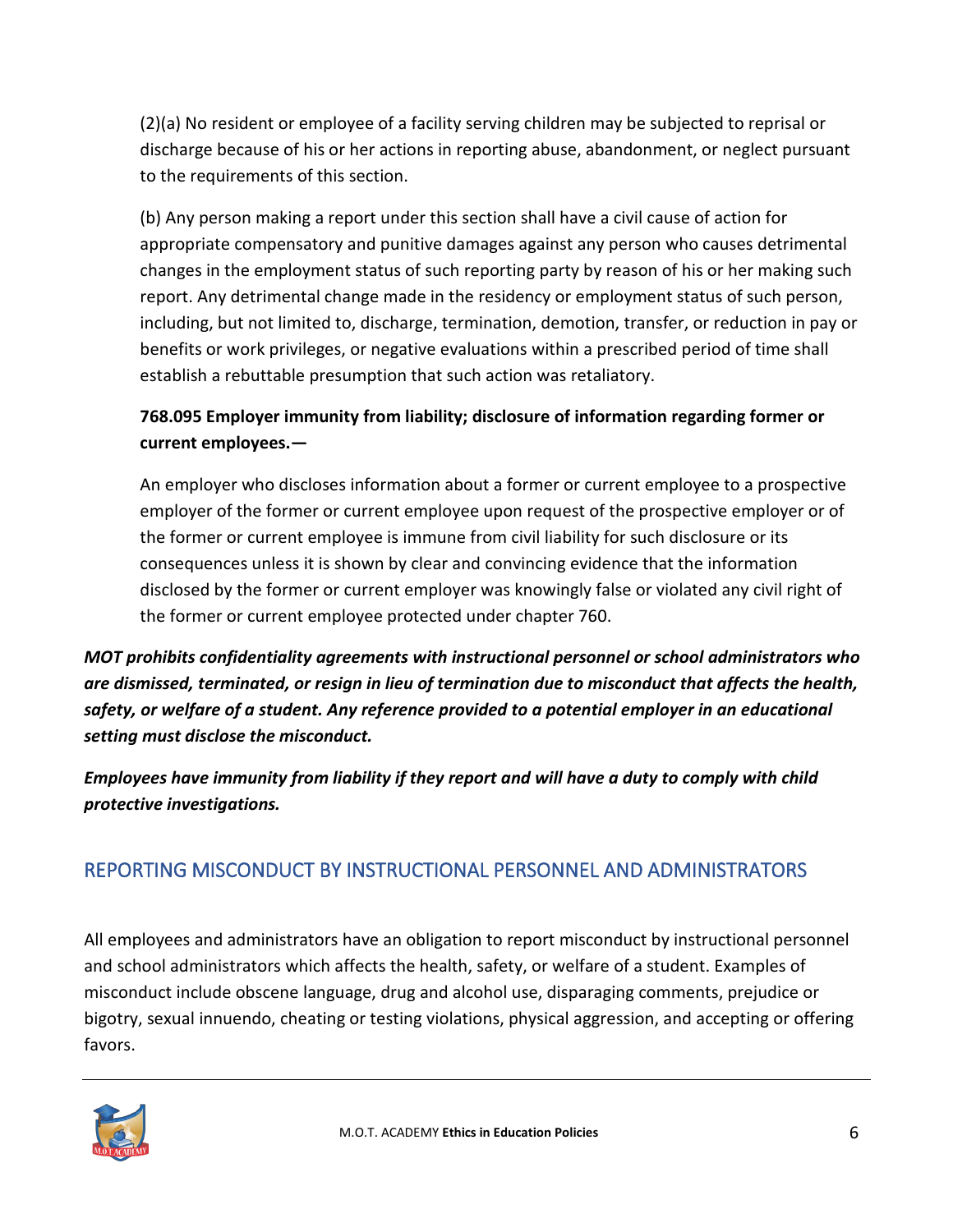- 1. Direct your concern to Mr. Alan Friedman or Mrs. Ms. Arlene Torres (305)962 3497.
- 2. You will be asked to submit your concern in writing.
- 3. Take a copy of the written concern and hold it in your files as proof of submission

Legally sufficient allegations of misconduct by Florida certified educators will be reported to the Office of Professional Practices Services. Policies and procedures for reporting misconduct by instructional personnel or school administrators which affects the health, safety, or welfare of a student are available in the main office and the teacher's lounge; and on our Web site at SCHOOL'S WEBSITE (www.motacademy.com)

# PROCEDURES FOR REPORTING SUSPECTED ABUSE, ABANDONMENT OR NEGLECT

- Employees have a duty to report actual or suspected cases of child abuse, abandonment or neglect.
- The toll-free number is 1800-96-ABUSE.
- Report online at: http://www.dcf.state.fl.us/abuse/report/
- Please see the administration office for MOT reporting and further assistance.

Signs of Physical Abuse The child may have unexplained bruises, welts, cuts, or other injuries; broken bones; or burns. A child experiencing physical abuse may seem withdrawn or depressed, seem afraid to go home or may run away, shy away from physical contact, be aggressive, or wear inappropriate clothing to hide injuries.

Signs of Sexual Abuse The child may have torn, stained or bloody underwear, trouble walking or sitting, pain or itching in genital area, or a sexually transmitted disease. A child experiencing sexual abuse may have unusual knowledge of sex or act seductively, fear a particular person, seem withdrawn or depressed, gain or lose weight suddenly, shy away from physical contact, or run away from home.

Signs of Neglect The child may have unattended medical needs, little or no supervision at home, poor hygiene, or appear underweight. A child experiencing neglect may be frequently tired or hungry, steal food, or appear overly needy for adult attention.

Patterns of Abuse: Serious abuse usually involves a combination of factors. While a single sign may not be significant, a pattern of physical or behavioral signs is a serious indicator and should be reported.